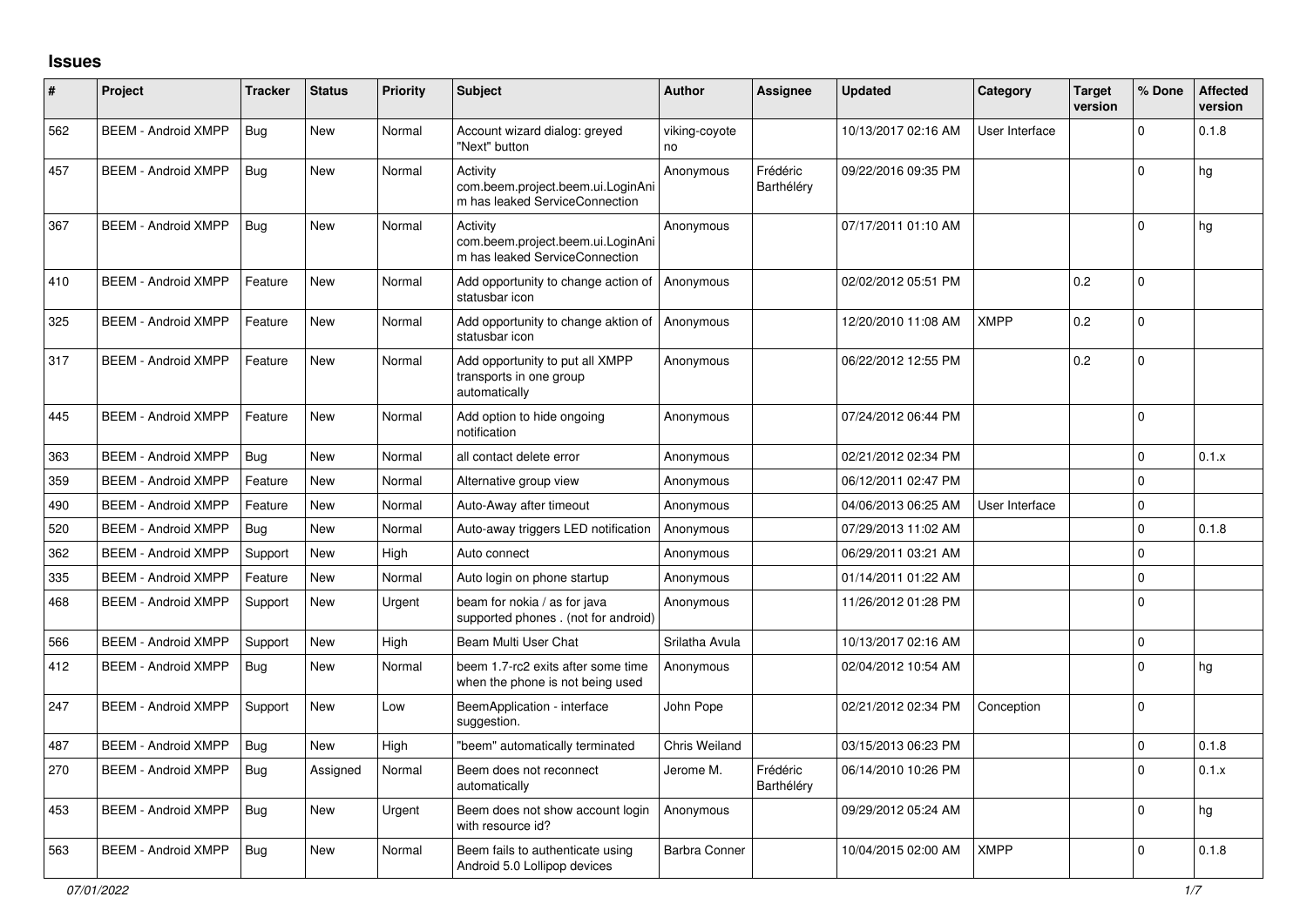| #   | Project                    | <b>Tracker</b> | <b>Status</b> | <b>Priority</b> | Subject                                                                                                                                | <b>Author</b>      | Assignee               | <b>Updated</b>      | Category       | <b>Target</b><br>version | % Done      | <b>Affected</b><br>version |
|-----|----------------------------|----------------|---------------|-----------------|----------------------------------------------------------------------------------------------------------------------------------------|--------------------|------------------------|---------------------|----------------|--------------------------|-------------|----------------------------|
| 409 | <b>BEEM - Android XMPP</b> | Bug            | Assigned      | Normal          | Beem hides all other icons in the<br>statusbar                                                                                         | Anonymous          | Frédéric<br>Barthéléry | 06/22/2012 12:44 PM | User Interface | 0.1.9                    | $\mathbf 0$ | 0.1.6                      |
| 344 | <b>BEEM - Android XMPP</b> | <b>Bug</b>     | New           | Normal          | Beem silently quits on change of<br>data connection                                                                                    | Anonymous          |                        | 02/21/2012 02:34 PM | Communication  |                          | $\mathbf 0$ | 0.1.x                      |
| 518 | <b>BEEM - Android XMPP</b> | Bug            | <b>New</b>    | High            | Beem terminates when connection<br>lost and network interface changes                                                                  | Anonymous          |                        | 07/25/2013 07:23 AM | Communication  |                          | $\Omega$    | 0.1.8                      |
| 250 | <b>BEEM - Android XMPP</b> | Feature        | Assigned      | Normal          | Better integration to Android                                                                                                          | Anonymous          |                        | 04/07/2010 02:16 AM | Conception     |                          | $\mathbf 0$ |                            |
| 482 | <b>BEEM - Android XMPP</b> | Support        | <b>New</b>    | Urgent          | Call Sub Menu Name Change                                                                                                              | hey<br>ijustmetyou |                        | 02/20/2013 01:53 PM |                |                          | $\Omega$    |                            |
| 372 | <b>BEEM - Android XMPP</b> | Support        | New           | Normal          | call voip fails                                                                                                                        | Anonymous          |                        | 02/21/2012 02:37 PM |                |                          | $\mathbf 0$ |                            |
| 433 | <b>BEEM - Android XMPP</b> | Support        | <b>New</b>    | Immediate       | call voip fails                                                                                                                        | Anonymous          | Nikita Kozlov          | 07/10/2012 02:06 PM | XMPP-Jingle    | 0.2                      | $\mathbf 0$ |                            |
| 432 | <b>BEEM - Android XMPP</b> | Support        | New           | Immediate       | call voip fails                                                                                                                        | Anonymous          | Nikita Kozlov          | 04/26/2012 12:21 PM | XMPP-Jingle    | 0.2                      | $\mathbf 0$ |                            |
| 477 | <b>BEEM - Android XMPP</b> | Support        | Feedback      | Normal          | Cannot login by facebook account                                                                                                       | Anonymous          |                        | 03/25/2013 03:00 PM |                |                          | $\Omega$    |                            |
| 451 | <b>BEEM - Android XMPP</b> | Bug            | <b>New</b>    | Normal          | cant hear both user when using<br>audio call                                                                                           | hey<br>ijustmetyou |                        | 10/09/2012 12:15 AM | XMPP-Jingle    |                          | $\Omega$    | hg                         |
| 225 | <b>BEEM - Android XMPP</b> | Feature        | <b>New</b>    | Normal          | Catcher les Intents de tchat                                                                                                           | Nikita Kozlov      |                        | 12/23/2009 02:13 AM | User Interface | 0.2                      | 0           |                            |
| 421 | <b>BEEM - Android XMPP</b> | Bug            | <b>New</b>    | Normal          | Chats show HTML tags                                                                                                                   | Anonymous          |                        | 03/19/2012 05:10 PM |                |                          | $\Omega$    | 0.1.7                      |
| 82  | <b>BEEM - Android XMPP</b> | Feature        | Assigned      | Normal          | <b>Chat State</b>                                                                                                                      | Nikita Kozlov      | Frédéric<br>Barthéléry | 03/13/2010 08:25 PM | <b>XMPP</b>    | 0.2                      | 30          |                            |
| 292 | <b>BEEM - Android XMPP</b> | Feature        | New           | Normal          | chat window font size                                                                                                                  | Nikita Kozlov      |                        | 05/06/2012 11:03 AM | User Interface |                          | $\mathbf 0$ |                            |
| 389 | <b>BEEM - Android XMPP</b> | Bug            | <b>New</b>    | Normal          | Chat window not updating                                                                                                               | Anonymous          |                        | 02/21/2012 02:34 PM |                |                          | $\Omega$    | 0.1.6                      |
| 294 | <b>BEEM - Android XMPP</b> | Feature        | New           | Normal          | Chat windows change chat<br>windows methode                                                                                            | Anonymous          |                        | 08/20/2010 02:47 PM |                |                          | $\Omega$    |                            |
| 527 | <b>BEEM - Android XMPP</b> | Bug            | <b>New</b>    | Normal          | Cleanup Server list                                                                                                                    | Anonymous          |                        | 10/13/2017 02:17 AM |                |                          | $\Omega$    | 0.1.8                      |
| 258 | <b>BEEM - Android XMPP</b> | Bug            | Assigned      | Normal          | Close/Crash when screen is<br>powered off                                                                                              | Anonymous          | Frédéric<br>Barthéléry | 07/01/2010 05:13 PM |                | 0.2                      | $\Omega$    | 0.1.x                      |
| 524 | <b>BEEM - Android XMPP</b> | Feature        | <b>New</b>    | Normal          | Conference                                                                                                                             | Anonymous          |                        | 12/24/2013 09:37 AM |                |                          | $\Omega$    |                            |
| 377 | <b>BEEM - Android XMPP</b> | Bug            | <b>New</b>    | Immediate       | connectionClosedOnError                                                                                                                | Anonymous          | Anonymous              | 11/19/2011 07:49 AM | <b>XMPP</b>    | 0.2                      | $\mathbf 0$ | hg                         |
| 491 | <b>BEEM - Android XMPP</b> | Bug            | <b>New</b>    | Normal          | Connection failed. No response<br>from server                                                                                          | Anonymous          |                        | 04/25/2013 05:19 PM |                |                          | $\Omega$    | 0.1.8                      |
| 455 | BEEM - Android XMPP   Bug  |                | New           | Normal          | Could not new<br>COnnectionConfiguration if<br>mService is NUMBERIC IP, in<br>BeemSerice.initConnectionConfig()<br>base on Android X86 | Anonymous          |                        | 10/30/2012 04:44 AM |                |                          | 0           | 0.1.7                      |
| 470 | <b>BEEM - Android XMPP</b> | Bug            | New           | High            | Crash on API 17                                                                                                                        | Anonymous          | Anonymous              | 04/12/2013 05:18 PM | <b>XMPP</b>    | 0.1.9                    | $\mathbf 0$ | 0.1.7                      |
| 318 | <b>BEEM - Android XMPP</b> | Bug            | New           | Normal          | Crash on update of many contact                                                                                                        | Anonymous          |                        | 11/24/2010 01:06 PM |                |                          | $\mathbf 0$ | 0.1.x                      |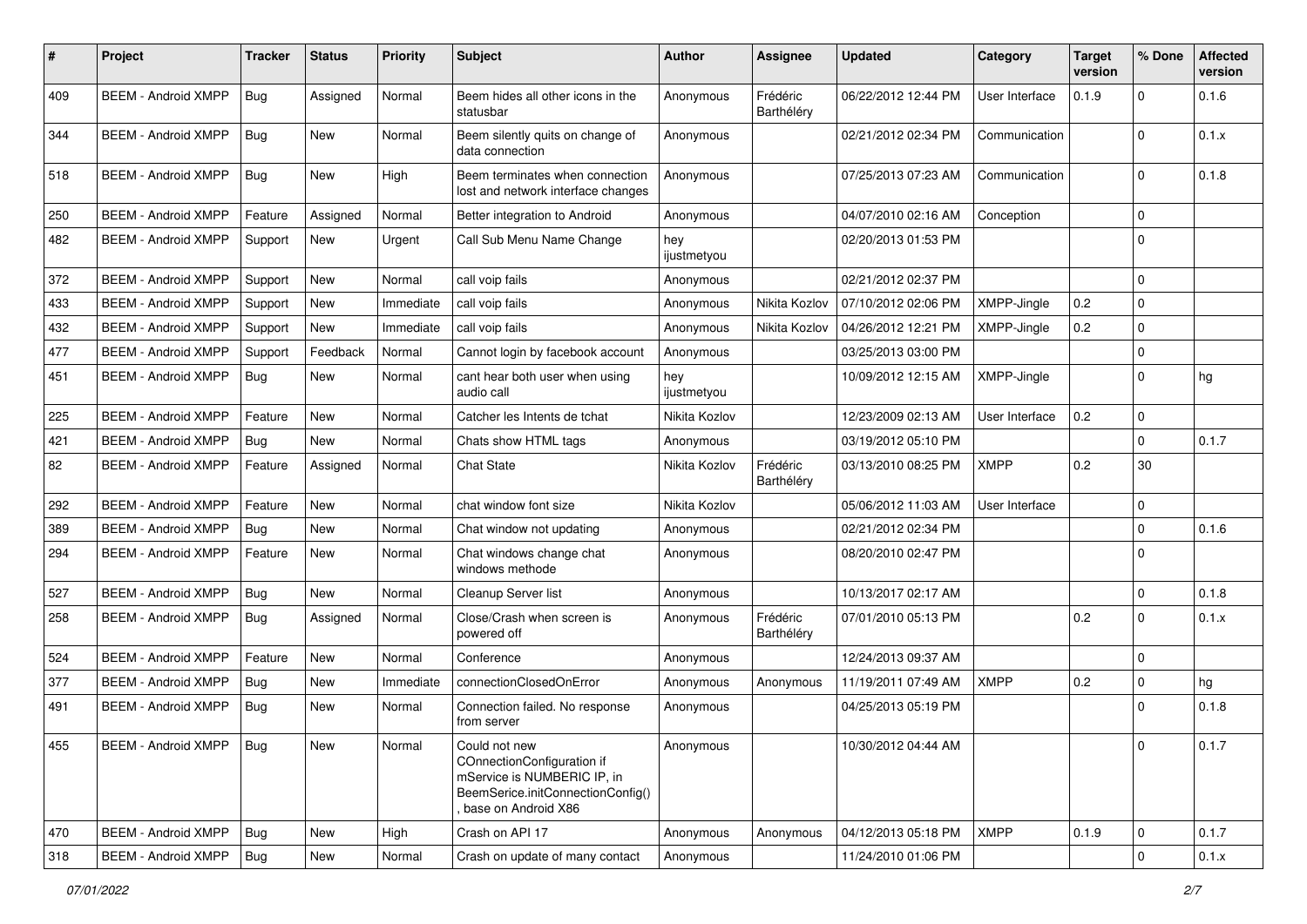| #   | Project                    | Tracker    | <b>Status</b> | <b>Priority</b> | <b>Subject</b>                                                               | <b>Author</b>                | Assignee               | <b>Updated</b>      | Category           | Target<br>version | % Done      | <b>Affected</b><br>version |
|-----|----------------------------|------------|---------------|-----------------|------------------------------------------------------------------------------|------------------------------|------------------------|---------------------|--------------------|-------------------|-------------|----------------------------|
| 429 | <b>BEEM - Android XMPP</b> | Bug        | Feedback      | Normal          | Crash when empty contactlist                                                 | Anonymous                    |                        | 06/22/2012 12:37 PM |                    |                   | $\mathbf 0$ | 0.1.6                      |
| 29  | <b>BEEM - Android XMPP</b> | Feature    | Assigned      | Normal          | Creation d'une session jingle et<br>echange de donnees                       | Frédéric<br>Barthéléry       | Nikita Kozlov          | 02/21/2012 02:34 PM | XMPP-Jingle        |                   | 30          |                            |
| 473 | <b>BEEM - Android XMPP</b> | Feature    | Assigned      | Normal          | Czech translation                                                            | Anonymous                    | Frédéric<br>Barthéléry | 01/09/2013 05:00 PM | User Interface     | Dev               | 90          |                            |
| 489 | <b>BEEM - Android XMPP</b> | Bug        | New           | Normal          | digest-uri wrong when using<br>separate server                               | Anonymous                    | Beem-Core              | 04/12/2013 05:16 PM | Communication      |                   | $\Omega$    | 0.1.x                      |
| 444 | <b>BEEM - Android XMPP</b> | Bug        | New           | Urgent          | Disconnets+terminates after a few<br>minues of idlina                        | Anonymous                    |                        | 07/22/2012 11:15 AM |                    |                   | $\Omega$    | 0.1.7                      |
| 241 | <b>BEEM - Android XMPP</b> | Feature    | Assigned      | Normal          | Display buddy details                                                        | Nikita Kozlov                | Nikita Kozlov          | 01/16/2011 07:40 PM | User Interface     | 0.2               | $\Omega$    |                            |
| 405 | <b>BEEM - Android XMPP</b> | Support    | <b>New</b>    | High            | Eclipse                                                                      | Anonymous                    |                        | 01/30/2012 12:38 PM |                    |                   | $\Omega$    |                            |
| 472 | <b>BEEM - Android XMPP</b> | <b>Bug</b> | Assigned      | Normal          | Failed to login - error in SASL<br>authentification                          | Anonymous                    | Frédéric<br>Barthéléry | 03/27/2013 06:16 PM |                    | 0.1.9             | $\Omega$    | hg                         |
| 493 | <b>BEEM - Android XMPP</b> | Support    | New           | Low             | fails to connect to openfire server                                          | Anonymous                    |                        | 06/17/2013 10:24 AM | <b>XMPP</b>        |                   | $\Omega$    |                            |
| 370 | <b>BEEM - Android XMPP</b> | Feature    | New           | Normal          | file transfer/sharing feature                                                | Anonymous                    |                        | 08/11/2011 04:54 PM |                    |                   | $\mathbf 0$ |                            |
| 390 | <b>BEEM - Android XMPP</b> | Bug        | New           | Normal          | Force close upon receiving<br>message                                        | Anonymous                    |                        | 01/22/2012 10:41 PM |                    |                   | $\Omega$    | hg                         |
| 218 | <b>BEEM - Android XMPP</b> | Feature    | Assigned      | Normal          | Gestion des contacts utilisant<br>plusieurs ressources                       | Frédéric<br>Barthéléry       | Nikita Kozlov          | 04/12/2010 10:47 PM | Conception         | 0.2               | $\Omega$    |                            |
| 466 | <b>BEEM - Android XMPP</b> | Feature    | New           | High            | gpg                                                                          | Anonymous                    |                        | 11/22/2012 02:28 PM |                    |                   | $\mathbf 0$ |                            |
| 331 | <b>BEEM - Android XMPP</b> | Feature    | New           | Low             | Green and Red (start o finish a call)<br>key map.                            | Anonymous                    |                        | 12/31/2010 07:14 PM | XMPP-Jingle        |                   | $\Omega$    |                            |
| 463 | <b>BEEM - Android XMPP</b> | Feature    | New           | Normal          | Higher resolution toolbar and<br>application icons                           | Daniel<br>Aleksandersen      |                        | 11/16/2012 05:48 PM | User Interface     |                   | $\mathbf 0$ |                            |
| 354 | <b>BEEM - Android XMPP</b> | Bug        | New           | Normal          | History disappears - disconnects,<br>exits, or closes conversation<br>window | Anonymous                    |                        | 04/24/2011 03:02 PM |                    |                   | $\Omega$    | hg                         |
| 371 | <b>BEEM - Android XMPP</b> | Support    | <b>New</b>    | Normal          | How can I get BEEM-Jingle works?                                             | Anonymous                    | Nikita Kozlov          | 02/21/2012 02:36 PM |                    |                   | $\Omega$    |                            |
| 380 | <b>BEEM - Android XMPP</b> | Bug        | <b>New</b>    | Normal          | how to remove track file                                                     | Anonymous                    | Nikita Kozlov          | 12/13/2011 09:33 AM | <b>XMPP-Jingle</b> |                   | $\mathbf 0$ | 0.1.x                      |
| 567 | <b>BEEM - Android XMPP</b> | Support    | New           | Normal          | How To Run Beem In Android<br>Studio                                         | Flameater<br>Flameater       |                        | 10/13/2017 02:15 AM |                    |                   | $\Omega$    |                            |
| 401 | <b>BEEM - Android XMPP</b> | Feature    | New           | Low             | Ice Cream Sandwich Interface<br>following Design Guidelines                  | Anonymous                    |                        | 01/27/2012 11:11 AM |                    |                   | $\Omega$    |                            |
| 400 | <b>BEEM - Android XMPP</b> | Feature    | New           | Normal          | Implement XEP-0198 Stream<br>Managment                                       | argafål (Daniel<br>Michalik) |                        | 04/12/2013 05:15 PM |                    |                   | $\Omega$    |                            |
| 259 | <b>BEEM - Android XMPP</b> | Feature    | Assigned      | Normal          | Improve support for reconnections                                            | Frédéric<br>Barthéléry       | Frédéric<br>Barthéléry | 07/30/2012 03:28 PM | <b>XMPP</b>        | 0.2               | $\Omega$    |                            |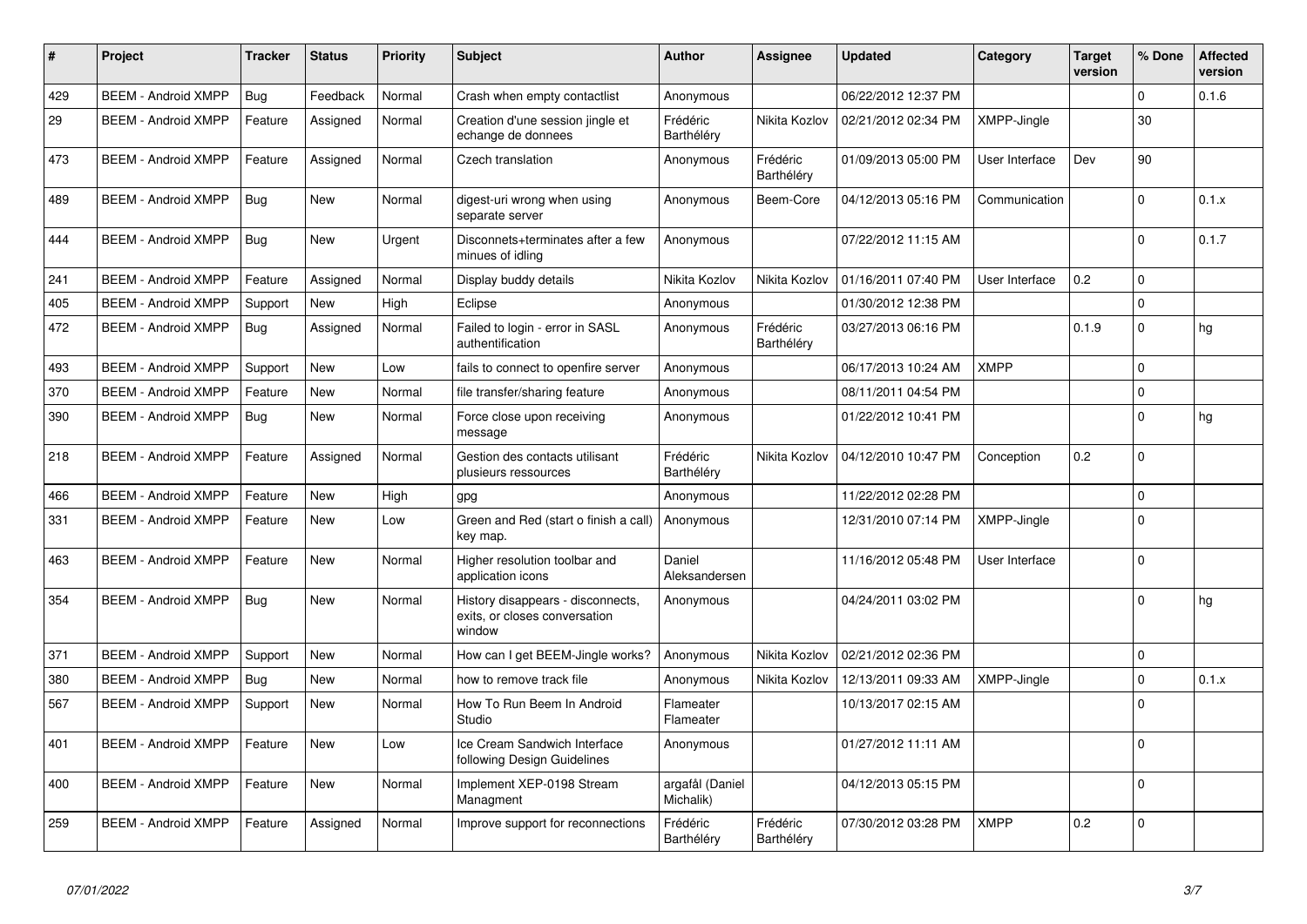| $\pmb{\#}$ | Project                    | <b>Tracker</b> | <b>Status</b> | Priority | <b>Subject</b>                                                  | <b>Author</b>          | Assignee      | <b>Updated</b>      | Category           | <b>Target</b><br>version | % Done   | <b>Affected</b><br>version |
|------------|----------------------------|----------------|---------------|----------|-----------------------------------------------------------------|------------------------|---------------|---------------------|--------------------|--------------------------|----------|----------------------------|
| 443        | <b>BEEM - Android XMPP</b> | Feature        | <b>New</b>    | Normal   | Indicate if a contact is logged-in<br>from more than 1 resource | Anonymous              |               | 07/10/2012 02:02 PM |                    |                          | $\Omega$ |                            |
| 60         | <b>BEEM - Android XMPP</b> | Feature        | Feedback      | Low      | Interraction avec la liste de contact<br>du telephone           | Frédéric<br>Barthéléry |               | 06/29/2010 08:35 PM | <b>XMPP</b>        | 0.2                      | 10       |                            |
| 314        | <b>BEEM - Android XMPP</b> | Feature        | <b>New</b>    | Normal   | Introduce "self-contact" group as<br>done in Bombus XMPP client | Anonymous              |               | 12/26/2010 05:42 PM |                    | 0.2                      | $\Omega$ |                            |
| 467        | <b>BEEM - Android XMPP</b> | Feature        | <b>New</b>    | Urgent   | Is Audio call(Voice call) feature<br>available for Android?     | Anonymous              |               | 11/23/2012 07:35 AM |                    |                          | $\Omega$ |                            |
| 492        | <b>BEEM - Android XMPP</b> | Support        | <b>New</b>    | Urgent   | I wont to Server path in your<br>applications Beem-0.1.8        | Anonymous              | Beem-Core     | 05/09/2013 09:15 AM | User Interface     | Dev                      | $\Omega$ |                            |
| 339        | <b>BEEM - Android XMPP</b> | Bug            | Feedback      | Normal   | java.lang.IllegalStateException: Not<br>connected to server.    | Anonymous              |               | 06/22/2012 12:57 PM | <b>XMPP</b>        |                          | $\Omega$ | 0.1.x                      |
| 355        | <b>BEEM - Android XMPP</b> | Feature        | New           | Normal   | Jingle                                                          | Anonymous              |               | 02/21/2012 02:35 PM |                    |                          | $\Omega$ |                            |
| 525        | <b>BEEM - Android XMPP</b> | Bug            | <b>New</b>    | High     | <b>Keeps Disconecting</b>                                       | Anonymous              |               | 01/21/2014 02:25 PM |                    |                          | $\Omega$ | 0.1.8                      |
| 494        | <b>BEEM - Android XMPP</b> | Feature        | <b>New</b>    | Normal   | Lancement d'un daemon au<br>démarrage du système                | Aurélien<br>werner     |               | 02/02/2018 08:35 PM |                    |                          | $\Omega$ |                            |
| 420        | <b>BEEM - Android XMPP</b> | Bug            | <b>New</b>    | Normal   | Led always flashing                                             | Anonymous              |               | 03/14/2012 11:58 PM |                    |                          | $\Omega$ | 0.1.7                      |
| 495        | <b>BEEM - Android XMPP</b> | Support        | Feedback      | Normal   | Login failed. fails to connect to<br>openfire server            | Anonymous              |               | 11/14/2014 08:50 AM |                    |                          | $\Omega$ |                            |
| 330        | <b>BEEM - Android XMPP</b> | Feature        | <b>New</b>    | Normal   | Make Text selectable                                            | Anonymous              |               | 12/26/2010 09:53 PM | User Interface     |                          | $\Omega$ |                            |
| 440        | <b>BEEM - Android XMPP</b> | Feature        | <b>New</b>    | Normal   | Make use of notification light                                  | Anonymous              |               | 07/09/2012 02:33 PM |                    |                          | $\Omega$ |                            |
| 358        | <b>BEEM - Android XMPP</b> | Feature        | <b>New</b>    | Normal   | <b>Managing Transports</b>                                      | Anonymous              |               | 06/07/2011 11:06 AM |                    |                          | $\Omega$ |                            |
| 423        | <b>BEEM - Android XMPP</b> | Bug            | New           | High     | Message delivery                                                | Anonymous              |               | 03/27/2012 07:03 PM | Communication      |                          | $\Omega$ | 0.1.6                      |
| 287        | <b>BEEM - Android XMPP</b> | Bug            | New           | Normal   | Message-joining in chats breaks<br>accessibility                | Nolan Darilek          |               | 07/23/2010 05:00 PM | User Interface     |                          | $\Omega$ | hg                         |
| 219        | <b>BEEM - Android XMPP</b> | Feature        | <b>New</b>    | Normal   | MetaContact [XEP-0209]                                          | Vincent<br>Véronis     |               | 11/20/2009 12:54 AM |                    |                          | $\Omega$ |                            |
| 343        | <b>BEEM - Android XMPP</b> | Feature        | <b>New</b>    | Low      | Multiple Jabber Account                                         | Anonymous              |               | 02/07/2011 02:18 PM | Conception         |                          | $\Omega$ |                            |
| 216        | <b>BEEM - Android XMPP</b> | Feature        | <b>New</b>    | Normal   | Multi User Chat [XEP-0045]                                      | Vincent<br>Véronis     |               | 12/11/2012 06:21 PM | Conception         |                          | $\Omega$ |                            |
| 475        | <b>BEEM - Android XMPP</b> | Support        | <b>New</b>    | Urgent   | Need<br>asmack-android-10-source-beem-ji<br>ngle.zip file       | Anonymous              | Nikita Kozlov | 01/12/2013 11:30 AM | <b>XMPP-Jingle</b> | Dev                      | $\Omega$ |                            |
| 450        | <b>BEEM - Android XMPP</b> | Support        | <b>New</b>    | Normal   | No response from Openfire when<br>login                         | Anonymous              |               | 09/12/2012 04:41 AM |                    |                          | $\Omega$ |                            |
| 396        | <b>BEEM - Android XMPP</b> | Feature        | <b>New</b>    | Normal   | Notification icon                                               | Anonymous              |               | 01/25/2012 02:51 PM |                    |                          | $\Omega$ |                            |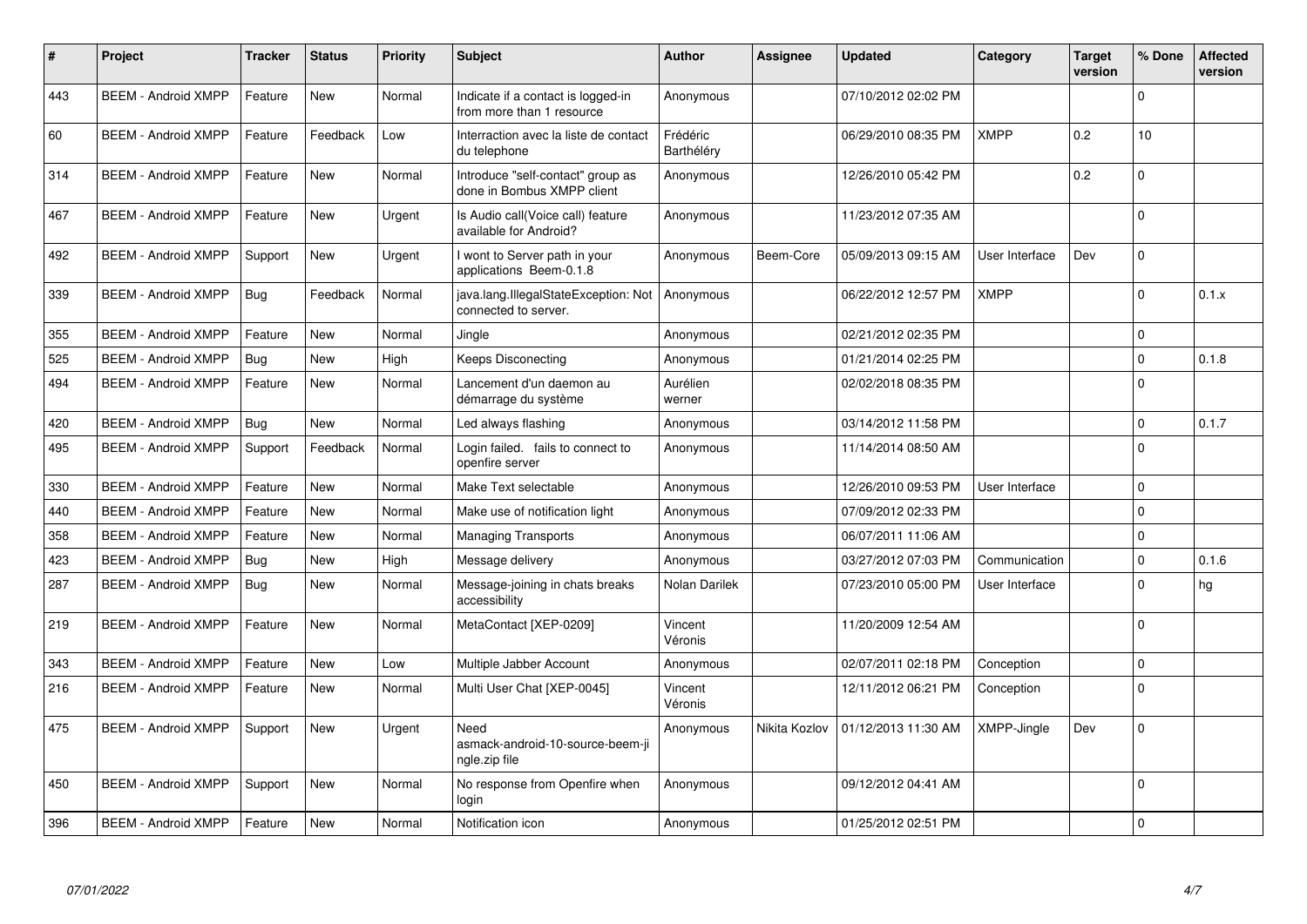| #   | Project                    | <b>Tracker</b> | <b>Status</b> | <b>Priority</b> | <b>Subject</b>                                                                                    | <b>Author</b>          | Assignee                | <b>Updated</b>      | Category       | <b>Target</b><br>version | % Done      | <b>Affected</b><br>version |
|-----|----------------------------|----------------|---------------|-----------------|---------------------------------------------------------------------------------------------------|------------------------|-------------------------|---------------------|----------------|--------------------------|-------------|----------------------------|
| 442 | <b>BEEM - Android XMPP</b> | Feature        | <b>New</b>    | Normal          | Notification settings: add option for<br>making notification LED/light blink<br>on new message(s) | Anonymous              |                         | 07/09/2012 04:17 PM |                |                          | 0           |                            |
| 391 | <b>BEEM - Android XMPP</b> | Feature        | <b>New</b>    | Normal          | Notification should bring me to the<br>last screen                                                | Anonymous              |                         | 01/22/2012 11:18 PM |                |                          | $\Omega$    |                            |
| 306 | <b>BEEM - Android XMPP</b> | Feature        | New           | Normal          | Notification while BEEM is focused                                                                | Anonymous              |                         | 10/17/2010 06:18 AM |                |                          | $\mathbf 0$ |                            |
| 561 | <b>BEEM - Android XMPP</b> | <b>Bug</b>     | New           | High            | NullPointerException (NPE) in<br><b>Beem Android XMPP</b>                                         | Danilo<br>Dominguez    |                         | 02/02/2018 08:34 PM | <b>XMPP</b>    |                          | $\Omega$    | 0.1.8                      |
| 272 | <b>BEEM - Android XMPP</b> | Bug            | New           | Normal          | Opened chats dialog shows every<br>online contact in roster and in<br>random order                | Anonymous              |                         | 01/19/2011 06:45 PM |                | 0.2                      | $\Omega$    | 0.1.x                      |
| 357 | <b>BEEM - Android XMPP</b> | Bug            | <b>New</b>    | Normal          | Opened Chats displays Duplicate<br>entries                                                        | Anonymous              |                         | 05/23/2011 01:04 PM |                |                          | $\Omega$    | 0.1.5                      |
| 435 | <b>BEEM - Android XMPP</b> | Feature        | New           | Normal          | optimized chat-interface in<br>landscape-mode                                                     | Anonymous              |                         | 05/16/2012 08:00 PM |                |                          | $\Omega$    |                            |
| 427 | <b>BEEM - Android XMPP</b> | Feature        | <b>New</b>    | High            | [OTR] auto-start and require<br>options                                                           | Anonymous              |                         | 04/12/2013 05:17 PM |                |                          | $\Omega$    |                            |
| 411 | <b>BEEM - Android XMPP</b> | Feature        | <b>New</b>    | Normal          | [OTR] Autostart encrypted chats if<br>possible / show system messages                             | Anonymous              | Nikita Kozlov           | 02/24/2013 09:13 PM | Communication  | 0.1.9                    | $\Omega$    |                            |
| 416 | <b>BEEM - Android XMPP</b> | Feature        | New           | Normal          | [OTR] Provide a method of<br>importing or exporting OTR private<br>keys.                          | Anonymous              | Nikita Kozlov           | 02/24/2013 09:13 PM |                | 0.1.9                    | $\Omega$    |                            |
| 419 | <b>BEEM - Android XMPP</b> | Feature        | <b>New</b>    | Low             | [OTR] Provide more verbose OTR<br>support                                                         | Anonymous              |                         | 03/05/2012 12:16 AM |                |                          | $\Omega$    |                            |
| 428 | <b>BEEM - Android XMPP</b> | <b>Bug</b>     | <b>New</b>    | Normal          | [OTR] switching to Start OTR not<br>always working                                                | Anonymous              |                         | 04/16/2012 06:41 PM |                |                          | $\Omega$    | 0.1.6                      |
| 397 | <b>BEEM - Android XMPP</b> | <b>Bug</b>     | <b>New</b>    | Normal          | Outgoing messages are not<br>necessarily sent but no indication is<br>aiven                       | Anonymous              |                         | 02/21/2012 02:34 PM |                |                          | $\Omega$    | hg                         |
| 447 | <b>BEEM - Android XMPP</b> | Feature        | <b>New</b>    | High            | Password saving should not be<br>necessary                                                        | Anonymous              |                         | 08/05/2012 12:34 PM | User Interface |                          | $\Omega$    |                            |
| 459 | <b>BEEM - Android XMPP</b> | <b>Bug</b>     | New           | Urgent          | Presence are not change                                                                           | Chathura<br>Wijesinghe |                         | 11/07/2012 09:38 AM |                |                          | $\Omega$    | 0.1.7                      |
| 461 | <b>BEEM - Android XMPP</b> | Bug            | New           | Normal          | Presence not change                                                                               | Anonymous              |                         | 11/12/2012 06:55 PM |                |                          | $\mathbf 0$ | hg                         |
| 183 | <b>BEEM - Android XMPP</b> | Feature        | Assigned      | Low             | Realiser le blocage des contacts                                                                  | Frédéric<br>Barthéléry | Jean-Manuel<br>Da Silva | 05/07/2011 12:27 AM | XMPP           | 0.2                      | 20          |                            |
| 565 | <b>BEEM - Android XMPP</b> | Bug            | New           | Normal          | Registering a new account does not<br>seem to work                                                | Antoine<br>Amarilli    |                         | 12/07/2017 09:52 AM |                |                          | $\Omega$    | 0.1.8                      |
| 326 | <b>BEEM - Android XMPP</b> | Feature        | <b>New</b>    | Normal          | Remember last selected group                                                                      | Anonymous              |                         | 12/20/2010 11:12 AM |                | 0.2                      | $\mathbf 0$ |                            |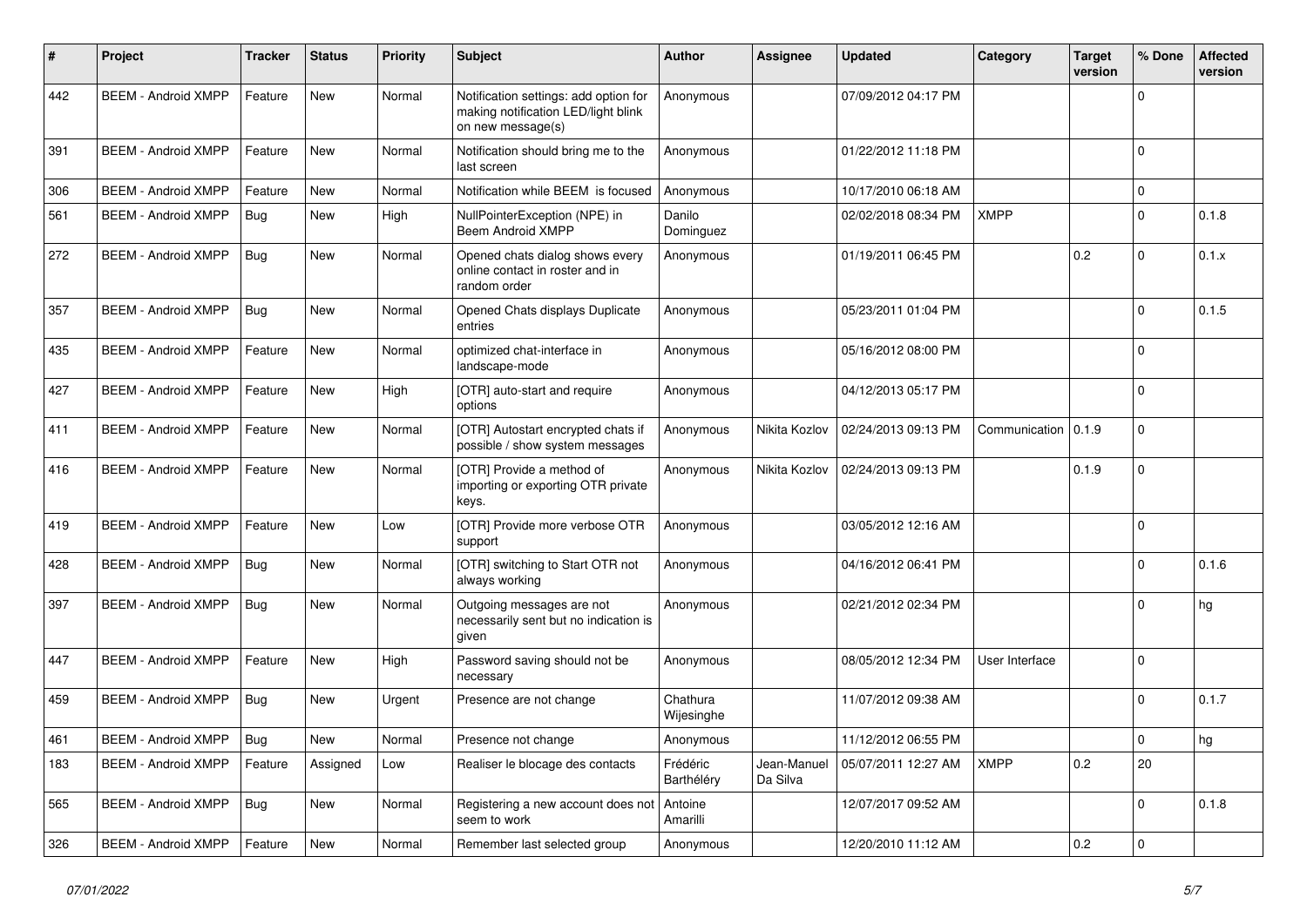| #   | Project                    | <b>Tracker</b> | <b>Status</b> | <b>Priority</b> | Subject                                                                                      | <b>Author</b>           | <b>Assignee</b>        | <b>Updated</b>        | Category       | <b>Target</b><br>version | % Done      | <b>Affected</b><br>version |
|-----|----------------------------|----------------|---------------|-----------------|----------------------------------------------------------------------------------------------|-------------------------|------------------------|-----------------------|----------------|--------------------------|-------------|----------------------------|
| 266 | <b>BEEM - Android XMPP</b> | Feature        | Assigned      | Normal          | Repeat notifications                                                                         | Anonymous               | Vincent<br>Véronis     | 02/09/2011 12:55 AM   |                | 0.2                      | 0           |                            |
| 404 | <b>BEEM - Android XMPP</b> | Feature        | <b>New</b>    | Low             | Show special icons for users at<br>xmpp transports (like gajim)                              | Loop Back               |                        | 01/27/2012 11:22 AM   |                |                          | $\Omega$    |                            |
| 308 | <b>BEEM - Android XMPP</b> | Feature        | <b>New</b>    | Normal          | Sideswipe to other chats                                                                     | Anonymous               |                        | 12/26/2010 07:43 PM   |                | 0.2                      | $\mathbf 0$ |                            |
| 375 | <b>BEEM - Android XMPP</b> | Bug            | <b>New</b>    | Normal          | stack error upon logging                                                                     | Anonymous               |                        | 09/28/2011 05:37 PM   |                |                          | $\mathbf 0$ | 0.1.6                      |
| 265 | <b>BEEM - Android XMPP</b> | Feature        | New           | Low             | Start on phone boot                                                                          | Anonymous               |                        | 02/23/2012 11:08 AM   |                |                          | $\mathbf 0$ |                            |
| 356 | <b>BEEM - Android XMPP</b> | Bug            | New           | Normal          | Status icon distorded when avatar<br>is not square                                           | Murilo Ferraz<br>Franco |                        | 12/14/2011 07:53 PM   | User Interface | 0.2                      | $\Omega$    | hg                         |
| 278 | <b>BEEM - Android XMPP</b> | Feature        | Feedback      | Normal          | Status in ongoing                                                                            | Whatcha<br>Computer     |                        | 08/27/2010 07:33 PM   |                |                          | $\Omega$    |                            |
| 264 | <b>BEEM - Android XMPP</b> | Feature        | <b>New</b>    | Normal          | Support for multiple accounts                                                                | Anonymous               | Vincent<br>Véronis     | 04/21/2011 09:28 PM   | Conception     | 0.2                      | 20          |                            |
| 417 | <b>BEEM - Android XMPP</b> | Feature        | <b>New</b>    | Normal          | Support OAUTH and OAUTH2<br>authentication                                                   | Anonymous               |                        | 10/09/2012 12:10 AM   | <b>XMPP</b>    |                          | $\Omega$    |                            |
| 462 | <b>BEEM - Android XMPP</b> | Feature        | <b>New</b>    | Normal          | Support XEP-0280 "Message<br>Carbons"                                                        | Daniel<br>Aleksandersen |                        | 12/03/2013 02:42 PM   | XMPP           |                          | $\Omega$    |                            |
| 431 | <b>BEEM - Android XMPP</b> | Feature        | Assigned      | Normal          | Support XEP-0301: In-Band Real<br>Time Text (transmit typing instantly<br>while you compose) | Mark Rejhon             | Mark Rejhon            | 08/06/2012 10:55 AM   | Communication  |                          | $\Omega$    |                            |
| 446 | <b>BEEM - Android XMPP</b> | Bug            | New           | High            | Terminates or hungs up<br>immediately after lost connectivity                                | Anonymous               |                        | 01/20/2013 11:02 AM   |                |                          | $\Omega$    | 0.1.7                      |
| 486 | <b>BEEM - Android XMPP</b> | Feature        | <b>New</b>    | Normal          | The New Version isso far very<br>$nice$ :-)                                                  | Chris Weiland           | Frédéric<br>Barthéléry | 03/15/2013 03:45 PM   |                |                          | $\Omega$    |                            |
| 348 | <b>BEEM - Android XMPP</b> | Feature        | New           | Normal          | time-out feature                                                                             | Anonymous               |                        | 03/09/2011 11:02 AM   |                |                          | $\mathbf 0$ |                            |
| 479 | <b>BEEM - Android XMPP</b> | Support        | Feedback      | Normal          | Two way authentication using SSL                                                             | Yakub<br>Moriswala      | Nikita Kozlov          | 01/28/2013 07:41 AM   | <b>XMPP</b>    |                          | $\Omega$    |                            |
| 402 | <b>BEEM - Android XMPP</b> | Feature        | <b>New</b>    | Low             | <b>Use Android Contacts</b>                                                                  | Anonymous               |                        | 02/04/2012 04:53 PM   |                |                          | $\Omega$    |                            |
| 399 | <b>BEEM - Android XMPP</b> | Bug            | <b>New</b>    | Normal          | User subscription can stay<br>unanswered but doesn't show<br>anywhere                        | Anonymous               |                        | 01/26/2012 12:31 PM   |                |                          | $\Omega$    | 0.1.6                      |
| 434 | <b>BEEM - Android XMPP</b> | Support        | <b>New</b>    | Immediate       | VideoChat using XMPP in Android                                                              | Anonymous               | Nikita Kozlov          | l 04/26/2012 09:24 PM | XMPP-Jingle    |                          | $\mathbf 0$ |                            |
| 418 | <b>BEEM - Android XMPP</b> | Support        | Feedback      | Normal          | VideoChat using XMPP in Android                                                              | Android Buddy           | Nikita Kozlov          | 03/05/2012 10:39 AM   | XMPP-Jingle    |                          | 0           |                            |
| 488 | <b>BEEM - Android XMPP</b> | <b>Bug</b>     | New           | High            | Voice call not working on different<br>network                                               | Yakub<br>Moriswala      | Beem-Core              | 03/20/2013 03:56 PM   | XMPP-Jingle    | Dev                      | $\mathbf 0$ | 0.1.7                      |
| 283 | <b>BEEM - Android XMPP</b> | Feature        | New           | Normal          | Voice Support                                                                                | Guillermo Lo<br>Coco    |                        | 12/27/2010 08:26 PM   | XMPP-Jingle    |                          | $\mathbf 0$ |                            |
| 458 | <b>BEEM - Android XMPP</b> | Bug            | New           | Urgent          | what account to use to initiate call?                                                        | Anonymous               |                        | 11/07/2012 01:14 AM   |                |                          | 0           | 0.1.6                      |